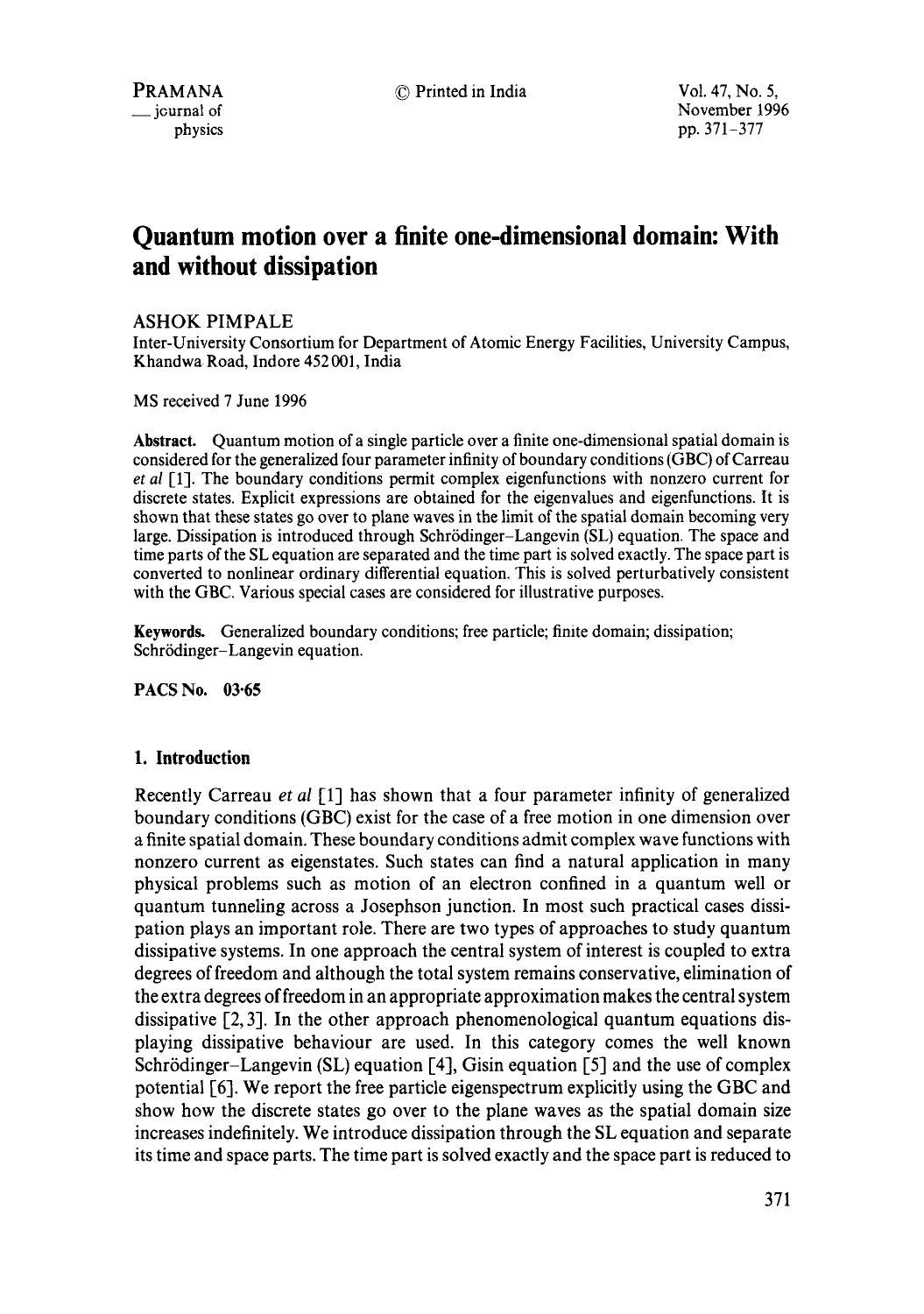## *Ashok Pimpale*

a nonlinear ordinary differential equation. A special solution of this equation is obtained and the problems of applying GBC are pointed out. A perturbative scheme for solving the space part consistent with the GBC is developed.

## **2. Particle in a 1-dimensional box with GBC**

Consider a nonrelativistic particle of mass m confined to a spatial domain  $0 < x < L$ . The commonly used boundary conditions on the wave function are

$$
\psi(0) = 0 = \psi(L). \tag{2.1}
$$

A more general class of boundary conditions are  $[1, 7]$ 

$$
\begin{bmatrix} -\psi'(L) \\ \psi'(0) \end{bmatrix} = M \begin{bmatrix} \psi(L) \\ \psi(0) \end{bmatrix},
$$
\n(2.2)

where the prime denotes differentiation with respect to x and M is a  $2 \times 2$  Hermitean matrix

$$
M = \begin{bmatrix} a & \alpha + i\delta \\ \alpha - i\delta & b \end{bmatrix}.
$$
 (2.3)

a, b,  $\alpha$  and  $\delta$  are the four real parameters. Using (2.2) it readily follows that the energy eigenvalues are given by

$$
E_k = \frac{\hbar^2 k^2}{2m},\tag{2.4}
$$

with k satisfying the dispersion relation

$$
2k\alpha + (a+b)k\cos(kL) + [ab - \alpha^2 - \delta^2 - k^2]\sin(kL) = 0.
$$
 (2.5)

The corresponding wave function is given by

$$
\psi_k(x) = A \left[ \sin(kx) + C \cos(kx) \right] \tag{2.6}
$$

with

$$
C = \frac{\left[k - (\alpha - i\delta)\sin(kL)\right]}{\left[b + (\alpha - i\delta)\cos(kL)\right]}
$$
\n(2.7)

and the constant A is obtained from normalization. The state (2.6) has a nonzero current

$$
j_k = |A|^2 \left(\frac{\hbar k}{m}\right) \delta \frac{\left[k\cos(kL) + b\sin(kL)\right]}{\left\{\left[b + \alpha\cos(kL)\right]^2 + \delta^2\cos^2(kL)\right\}}.
$$
\n(2.8)

The usual boundary conditions (2.1) are special cases of (2.2) when

$$
a \to \infty, \quad b \to \infty, \quad \alpha \to 0, \quad \delta \to 0. \tag{2.9}
$$

It is interesting to consider the large  $L$  limit. For usual boundary conditions the states remain discrete and the current zero. Physically, this can be attributed to the fact that any eigenstate is an equal weight linear combination of plane waves moving from left to right and vice versa. Unless an imbalance is introduced in these waves, nonzero current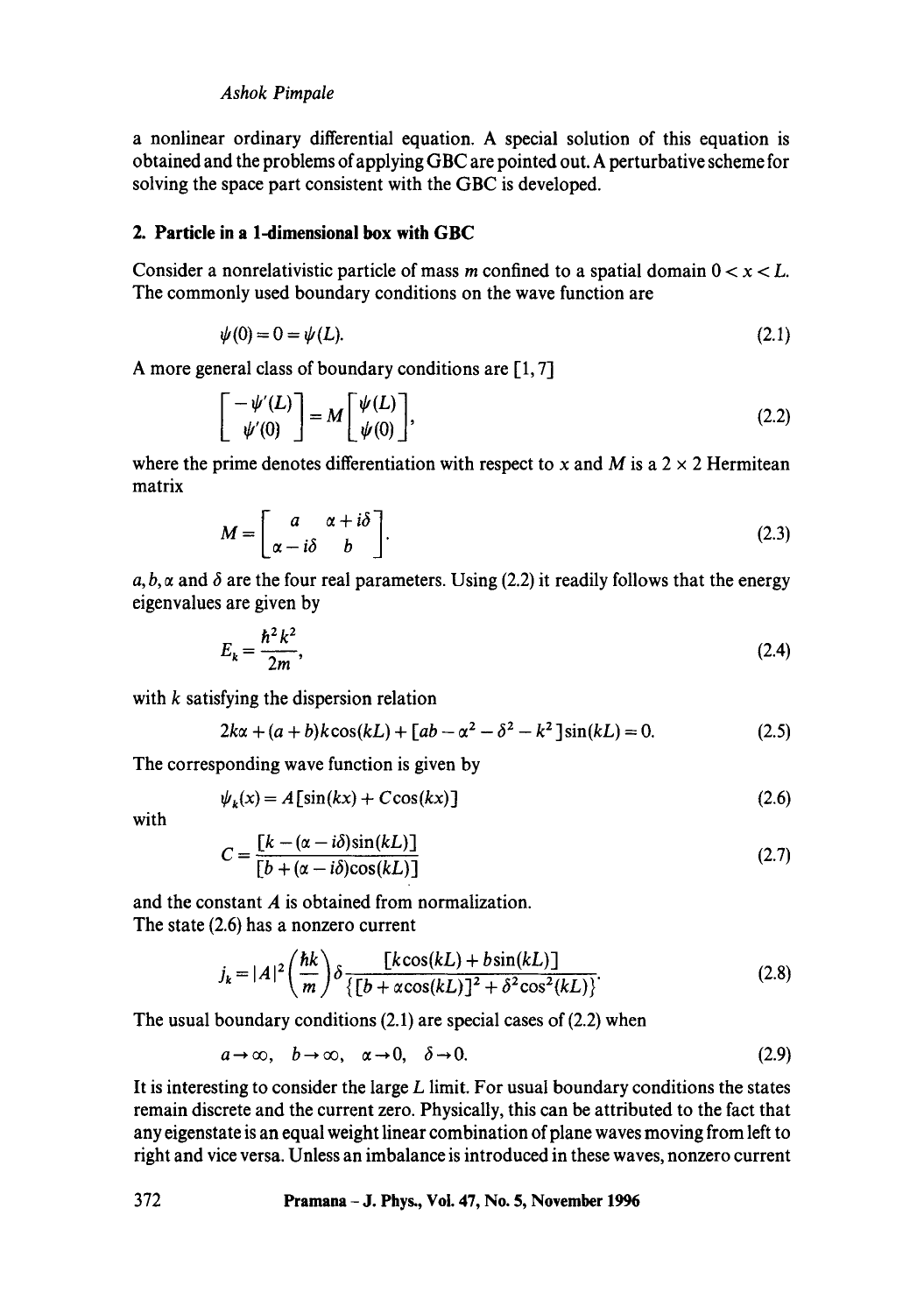is not possible. GBC introduces such an imbalance and it is readily shown that

$$
\lim_{L \to \infty} C = \frac{1}{L} \int_{-L}^{2L} \frac{\left[k - (\alpha - i\delta)\sin(kx)\right]dx}{\left[b + (\alpha - i\delta)\cos(kx)\right]} \to \pm i
$$
\n(2.10)

so that the wave function (2.6) goes over to  $\exp(\pm ikx)$ .

#### **3. Schriidinger-Langevin equation: t-dependence**

We now consider dissipative motion over the domain  $0 < x < L$ ,  $0 < t < \infty$  for the free particle using the SL equation

$$
i\hbar \partial \psi/\partial t = -\frac{\hbar^2}{2m} \partial^2 \psi/\partial x^2 + \frac{\lambda \hbar}{2i} ln[\psi/\psi^*] \psi,
$$
\n(3.1)

where  $\lambda$  is the dissipation coefficient. The space and time parts of the wave function can be separated by putting

$$
\psi(x,t) = \phi(x)\chi(t). \tag{3.2}
$$

 $\chi(t)$  and  $\phi(x)$  then satisfy

$$
i\hbar d\chi/dt = \frac{\lambda\hbar}{2i} \ln \left[ \chi/\chi^* \right] \chi^{\dagger} + W\chi \tag{3.3}
$$

and

$$
-\frac{\hbar^2}{2m}\mathrm{d}^2\phi/\mathrm{d}x^2 + \frac{\lambda\hbar}{2i}\ln\left[\phi/\phi^*\right]\phi = W\phi.
$$
 (3.4)

W is the separation constant and in general it can be complex. We first consider the time part (3.3) which can be readily integrated to give the solution

$$
\chi(t) = \exp(W_1 t/\hbar) \cdot \exp[-iG_{\mathbf{R}}(t)/\hbar],\tag{3.5}
$$

were  $W_I$  is the imaginary part of W and the real function  $G_R$  satisfies the differential equation

$$
dG_{R}/dt + \lambda G_{R} = W_{R}, \qquad (3.6)
$$

 $W_R$  being the real part of the separation constant W.

Thus when  $W_{I} > 0$  (2.5) blows up with time t and when  $W_{I} < 0$  it decays to zero. The first case is evidently unphysical and the second is a well known difficulty with quantum dissipative systems [3, 6]. A special solution exists for the spatial part when  $W_1$  has a particular negative value as discussed in the next section.

The most general solution of (3.6) is given by

$$
G_{\mathbf{R}}(t) = \frac{W_{\mathbf{R}}}{\lambda} \left[ 1 - \exp(-\lambda t) \right] + G_0 \exp(-\lambda t),\tag{3.7}
$$

where  $G_0$  is an arbitrary constant. From (3.5),  $W_1$  can be thought of as the imaginary part of particle energy and  $dG_R/dt$  as the instantaneous real energy  $E(t)$  of the system

$$
E(t) = E_0 \exp(-\lambda t), E_0 = E(t = 0) = W_R - G_0 \lambda.
$$
 (3.8)

*E(t)* decays exponentially with time.

$$
Pramana-J. Phys., Vol. 47, No. 5, November 1996 373
$$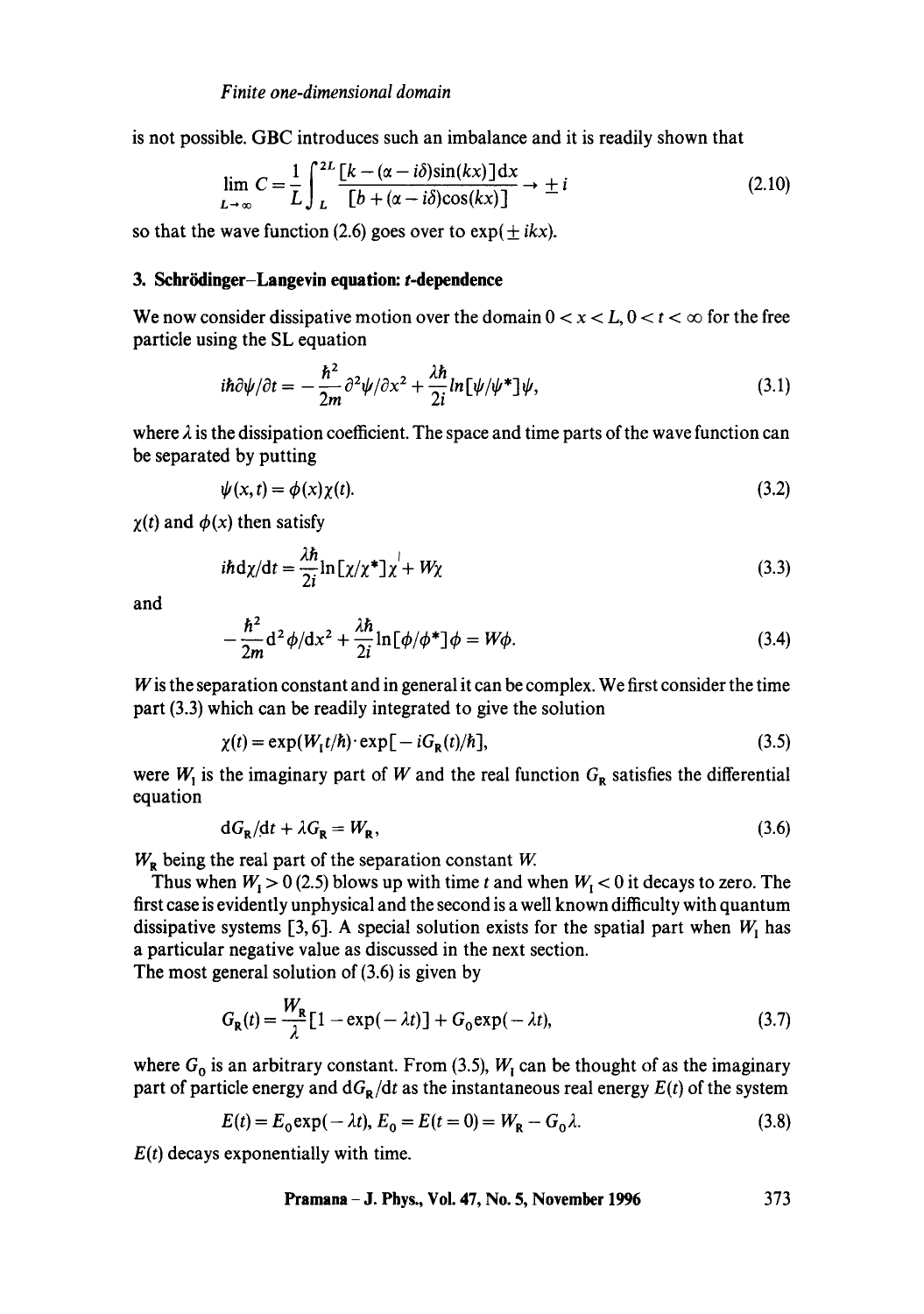### **4. Schriidinger-Langevin equation: Space part**

The space part satisfies (3.4). A special solution of this equation exists when

$$
W_{\rm I} = -\lambda \hbar / 2. \tag{4.1}
$$

It is given by

$$
\phi = \exp[iU(x)/\hbar], \quad U(x) = B_1 + B_2 x - (mW_1/\hbar)x^2,
$$
  

$$
B_1 \lambda + B_2^2/2m = W_R.
$$
 (4.2)

However, nonlinearity of SL equation does not permit the use of GBC in any simple fashion. We give below a simple perturbative scheme by expanding the separation **constant W in powers of the dissipation coefficient. Put** 

$$
W = W_0 + \eta W_1 + \eta^2 W_2 + \dots,
$$
\n(4.3)

$$
\phi = \phi_0 + \eta \phi_1 + \eta^2 \phi_2 + ..., \tag{4.4}
$$

where the dimensionless expansion parameter  $\eta$  is

$$
\eta \equiv \lambda \hbar / W_0, \tag{4.5}
$$

and the wave functions  $\phi_0, \phi_1, \phi_2, \dots$  are mutually orthogonal. The linearity of the GBC then imply that if all the  $\phi_i$ 's satisfy them so would (4.4). The various  $W_i$ 's are in general complex. Using  $(4.3)$  and  $(4.4)$  in  $(3.4)$  and comparing equal powers of  $\eta$  we get

$$
(-\hbar^2/2m)\mathrm{d}^2\phi_0/\mathrm{d}x^2 = W_0\,\phi_0,\tag{4.6}
$$

$$
(-\hbar^2/2m)\mathrm{d}^2\phi_1/\mathrm{d}x^2 + \frac{W_0}{2i}\ln(\phi_0/\phi_0^*)\phi_0 = W_0\phi_1 + W_1\phi_0,\tag{4.7}
$$

$$
-(\hbar^2/2m)\mathrm{d}^2\phi_2/\mathrm{d}x^2 + \frac{W_0}{2i}\ln\left(\frac{\phi_0}{\phi_0^*}\right)\phi_1 + \frac{W_0}{2i}\left[\frac{\phi_1}{\phi_0} - \frac{\phi_1^*}{\phi_0^*}\right]\phi_0
$$
  
=  $W_0\phi_2 + W_1\phi_1 + W_2\phi_0.$  (4.8)

We can solve these equations consecutively. Thus  $\phi_0$  is one of the eigenstates  $\psi_q$  of the unperturbed i.e. undamped system and  $W_0$  the corresponding energy. The first order correction due to dissipation is then given by

$$
\eta W_1 = (\lambda \hbar/2i) \frac{\int \phi_0^* \ln \left[ \frac{\phi_0}{\phi_0^*} \right] \phi_0 dx}{\int \phi_0^* \phi_0 dx}
$$
\n(4.9)

and

$$
\phi_1 = \sum_{k \neq q} N_k \psi_k \tag{4.10}
$$

with

$$
N_k = -\left[E_q/2i(E_k - E_q)\right] \cdot \frac{\int \psi_k^* \ln(\psi_q/\psi_q^*) \psi_q \, dx}{\int \psi_k^* \psi_k \, dx}.
$$
\n(4.11)

**374 Pramana - J. Phys., Vol. 47, No. 5, November 1996**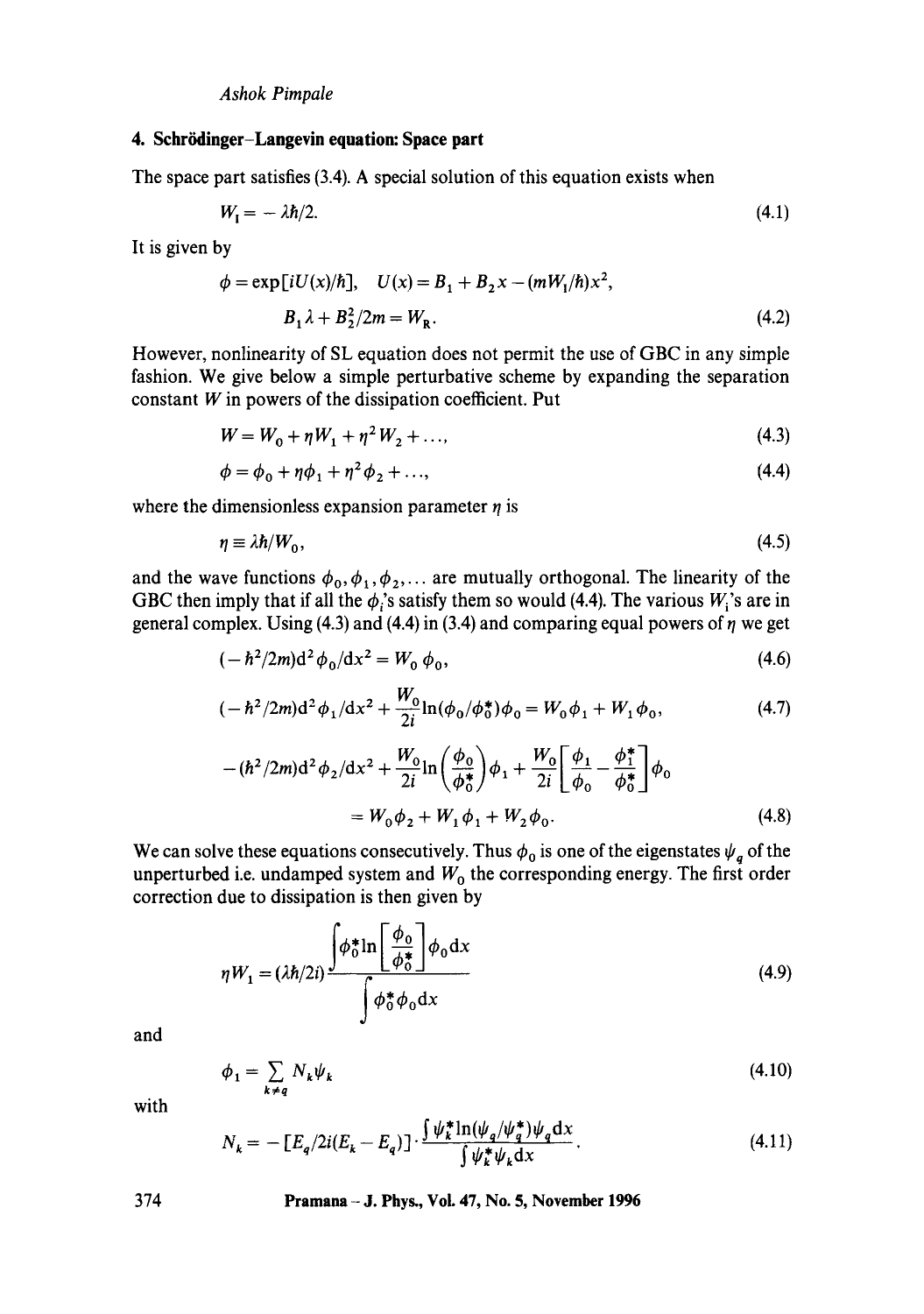For the special case when

$$
a+b=0, \quad \alpha=0, \quad \delta \neq 0 \tag{4.12}
$$

the unperturbed energy eigenvalues correspond to the usual ones given by

$$
\sin(kL) = 0, \quad \cos(kL) = \pm 1, \quad kL = n\pi, \quad n = 1, 2, 3, \dots \tag{4.13}
$$

Thus for  $\psi_0$  corresponding to  $k = q$ , the first order correction to the energy becomes

$$
\eta W_1 = \hbar \lambda \int \rho^2 \Theta(x) dx / \int \rho^2 dx,
$$
\n(4.14)

where

$$
\rho^2 = \frac{q^2 \cos^2(qx) + (b^2 + \delta^2)\sin^2(qx) + 2bg \sin(qx)\cos(qx)}{(b^2 + \delta^2)}
$$
(4.15)

and

$$
\tan(\Theta) = \pm \frac{\delta q \cos(qx)}{(b^2 + \delta^2)\sin(qx) + bq \cos(qx)}.\tag{4.16}
$$

The upper (lower) sign corresponds to  $cos(qL) = 1$  [cos(qL) = -1]. From (4.14) it is clear that dissipation acts in opposite directions for alternate states, one state is reduced in energy or pushed down and the other state is pulled up. Further simplification occurs when the parameter b is set equal to zero. Putting  $x = L/2 + y$  it is seen that the integrand is an odd function of  $\gamma$  and the integral vanishes. Thus in this special case dissipation does not affect the energy eigenvalues to first order.

## **5. Results and concluding remarks**

We put the dispersion relation (2.5) in dimensionless form by measuring all distances in units of Bohr radius  $a_0$  and the wave vectors in the units of  $1/a_0$ , so also the parameters a, b,  $\alpha$  and  $\delta$  in the GBC. The energy  $E_k$  then becomes  $k^2$  in Rydberg with k dimensionless for m, the electronic mass. The dependence of the eigenvalues on the size of the box, L, can be absorbed into the changed values of the parameters a, b,  $\alpha$ ,  $\delta$  as shown. Multiply (2.5) by  $L^2$  and define

$$
q = kL, \alpha' = \alpha L, \delta' = \delta L, a' = aL, b' = bL
$$

to cast the equation in the  $L$  independent form as

$$
2q\alpha' + (a' + b')q\cos q + [a'b' - \alpha'^2 - \delta'^2 - q^2]\sin q = 0.
$$
 (5.1)

Roots of this equation correspond to k values for parameters  $\alpha = \alpha'/L$  etc. The large k eigenvalues are readily seen to be the usual ones corresponding to

$$
\sin q = 0 \quad \text{or} \quad q = n\pi, \quad k = n\pi/L, \quad n = 1, 2, 3, \dots,
$$
\n(5.2)

where large  $k$  is defined by

$$
k \gg |\alpha|, |\delta|, |a|, |b|.
$$
 (5.3)

When  $\alpha = 0$ ,  $a + b = 0$  we again have (5.2).

Another special case of interest occurs when

 $a + b = 2\alpha.$  (5.4)

$$
Pramana-J. Phys., Vol. 47, No. 5, November 1996 375
$$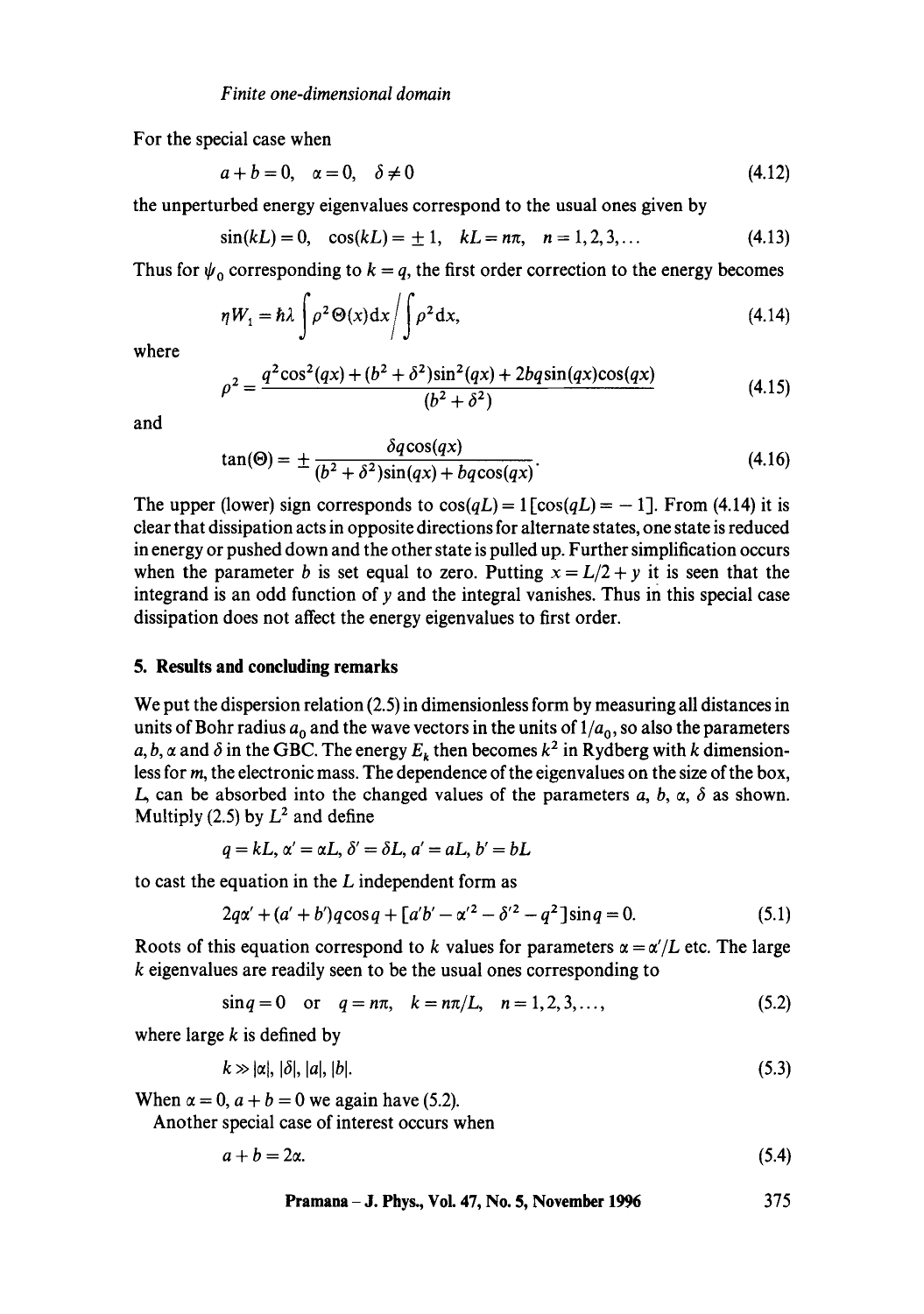**Table** 1. Ten lowest roots of the eigenvalue equation (2.5) for some values of the parameters a, b,  $\alpha$ ,  $\delta$ . [The values given are in dimensionless form as explained in § 5]

| Parameters for $L = 10$                                                                                                                     |  |  |  |  |  | Roots $(kL/\pi)$    |  |  |  |                     |
|---------------------------------------------------------------------------------------------------------------------------------------------|--|--|--|--|--|---------------------|--|--|--|---------------------|
| $a = b = \alpha = 0.001, \quad 1 \quad 2 \quad 3 \quad 4 \quad 5 \quad 6 \quad 7 \quad 8 \quad 9$<br>$\delta = 1$                           |  |  |  |  |  |                     |  |  |  | 10                  |
| $a = b = \alpha = \delta = 1$ 1 2.49 3 4.48 5 6.43 7 8.37 9<br>$a = 1.1, b = 0.9,$ 0.99995 2.46 2.94 4.5 4.94<br>$\alpha = 1.2, \delta = 1$ |  |  |  |  |  | $6.45$ $6.95$ $8.4$ |  |  |  | 10.32<br>8.96 10.35 |

One set of eigenvalues is then given by

$$
\cos(kL/2) = 0 \quad \text{or} \quad k = n\pi/L, \quad n = 1, 3, 5, \dots,
$$
 (5.5)

corresponding to odd  $n$  values in (5.2). The other set of eigenvalues is obtained from the solutions of

$$
\tan\frac{k}{2} = \frac{2k\alpha}{\alpha^2 + \delta^2 + k^2 - ab}
$$
 (5.6)

and in general these values are shifted from the even *n* values of  $(5.2)$ . Some numerical solutions of the eigenvalue equation (5.6) are given in table 1. It is seen that when a, b,  $\alpha$ , .  $\delta$  shift from unity the odd *n* roots are lowered and even *n* values are raised thus leading to an apparent pairing of the roots.

The dispersion coefficient  $\lambda$  has dimensions of  $1/t$ . For the perturbative formulation to be applicable  $1/\lambda$  should be substantially larger than the natural time scale of the problem which can be the time taken by the particle to travel from  $0$  to  $L$ . We thus get the condition

$$
\frac{1}{\lambda} > \frac{L}{[(hq/m)\operatorname{Im}(C)]}.
$$
\n(5.7)

For the simple case of GBC parameter values (4.12), this reduces to

$$
\lambda \hbar < \frac{2E_q \delta}{\left[L(b^2 + \delta^2)\right]}.\tag{5.8}
$$

Thus the dissipation effects would be more important for low lying energy levels.

#### **Acknowledgements**

Part of the work was carried out while the author was visiting BESSY Gmbh, Berlin with the help of a short time grant under Indo-German collaboration scheme.

#### **References**

- [1] M Carreau, E Farhi and S Gutmann, *Phys. Rev.* D42, 1194 (1990)
- [2] A O Caldeira and A J Leggett, *Ann. Phys. (NY)* 149, 374 (1983)
- [3] M Razavy, *Can. J. Phys.* 69, 1225 (1991)